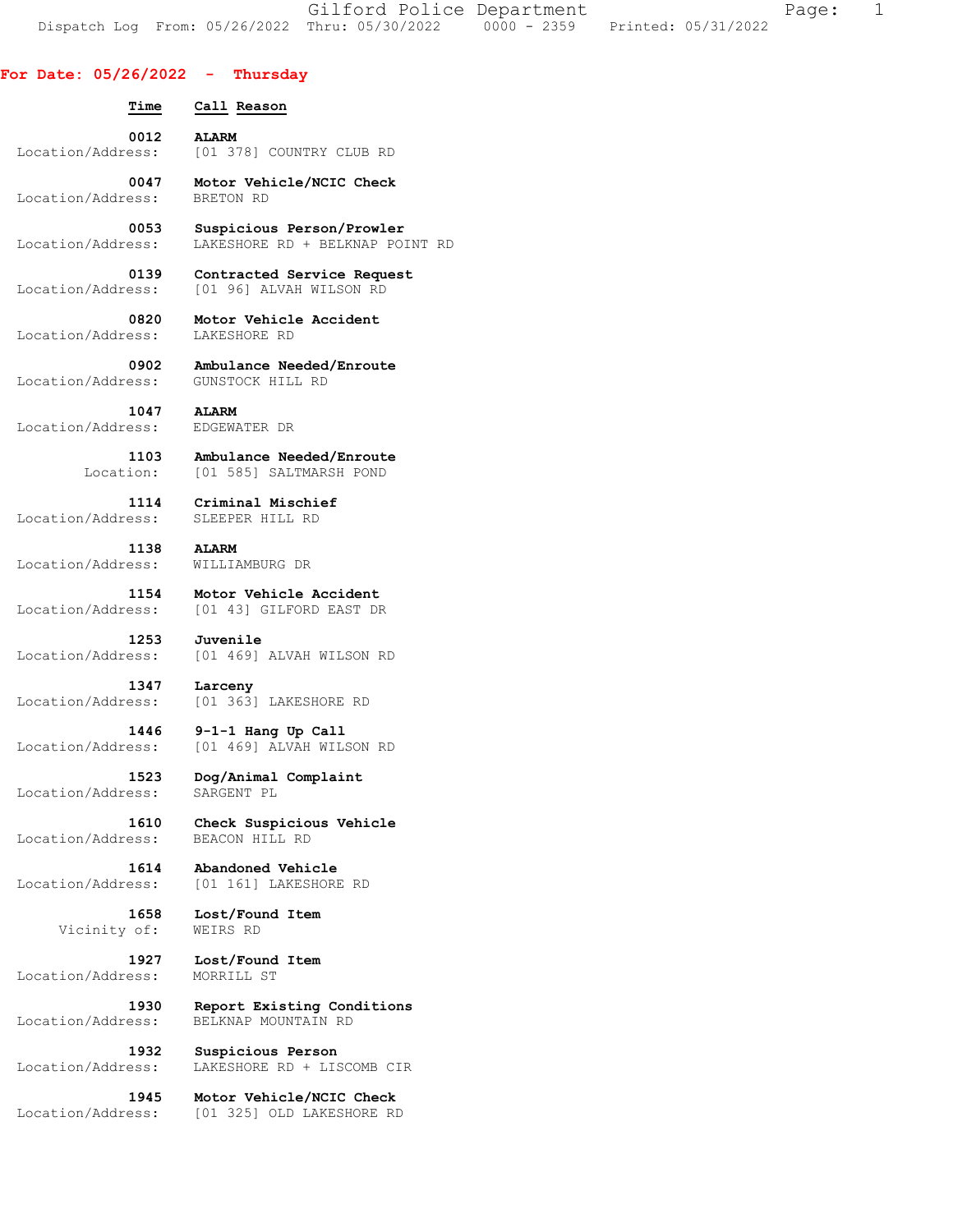|                                               |                                                             | Gilford Police Department                                  |  |                     | Page: | 2 |
|-----------------------------------------------|-------------------------------------------------------------|------------------------------------------------------------|--|---------------------|-------|---|
|                                               |                                                             | Dispatch Log From: 05/26/2022 Thru: 05/30/2022 0000 - 2359 |  | Printed: 05/31/2022 |       |   |
| 1949<br>Location/Address:                     | Dog/Animal Complaint<br>AREA RD                             |                                                            |  |                     |       |   |
| 2036<br>Location/Address:                     | Traffic Check Scales/Radar<br>ROUTE 3 & 11 (BYPASS)         |                                                            |  |                     |       |   |
| 2041<br>Location/Address:                     | Traffic Check Scales/Radar<br>LAKESHORE RD                  |                                                            |  |                     |       |   |
| 2049<br>Location/Address:<br>Refer To Arrest: | Motor Vehicle Complaint<br>LAKESHORE RD<br>$22 - 124 - AR$  |                                                            |  |                     |       |   |
| Address:                                      | Arrest: RENZI, MICHELLE<br>24 WOTANDA LN MEREDITH, NH<br>50 |                                                            |  |                     |       |   |
| Age:<br>Charges:                              | DUI; Adult>.08; Minor>.02                                   |                                                            |  |                     |       |   |
| 2301<br>Location/Address:                     | Road & Weather Conditions                                   | ROUTE 3 & 11 (BYPASS) + LAKESHORE RD                       |  |                     |       |   |
| For Date: 05/27/2022 - Friday                 |                                                             |                                                            |  |                     |       |   |
| 0932<br>Location/Address:                     | Attempt To Locate<br>CHERRY VALLEY RD                       |                                                            |  |                     |       |   |
| 0958<br>Location/Address:                     | Assault<br>[01 96] ALVAH WILSON RD                          |                                                            |  |                     |       |   |
| 1039<br>Location/Address:                     | Traffic Check Scales/Radar<br>LAKESHORE RD + LAKE ST        |                                                            |  |                     |       |   |
| 1110<br>Location/Address:                     | Traffic Check Scales/Radar<br>LAKESHORE RD + BYPASS         |                                                            |  |                     |       |   |
| 1129<br>Location/Address:                     | Traffic Check Scales/Radar<br>GILFORD AVE                   |                                                            |  |                     |       |   |
| 1140<br>Location/Address:                     | Traffic Check Scales/Radar<br>CHERRY VALLEY RD              |                                                            |  |                     |       |   |
| 1241<br>Location/Address:                     | Traffic Check Scales/Radar<br>[01 502] INTERVALE RD         |                                                            |  |                     |       |   |
| 1243<br>Location/Address:                     | Suspicious Person<br>SHORE RD + EDGEWATER DR                |                                                            |  |                     |       |   |
| 1244<br>Location/Address:                     | 9-1-1 Hang Up Call                                          | [01 L0000368] DOCKHAM SHORE RD                             |  |                     |       |   |
| 1319<br>Location:                             | Motor Vehicle/NCIC Check<br>[01 509] GILFORD                |                                                            |  |                     |       |   |
| 1338<br>Location/Address:                     | Traffic Check Scales/Radar<br>CHERRY VALLEY RD              |                                                            |  |                     |       |   |
| 1354<br>Location/Address:                     | Traffic Check Scales/Radar<br>LAKESHORE RD                  |                                                            |  |                     |       |   |
| 1403<br>Location/Address:                     | Attempt To Locate<br>OLD LAKESHORE RD                       |                                                            |  |                     |       |   |
| 1650<br>Location/Address:                     | Motor Vehicle Complaint<br>STONE RD                         |                                                            |  |                     |       |   |
| 1732<br>Location/Address:                     | <b>ALARM</b><br>[01 94] GILFORD EAST DR                     |                                                            |  |                     |       |   |
| 1828<br>Location/Address:                     | Traffic Check Scales/Radar<br>ROUTE 3 & 11 (BYPASS)         |                                                            |  |                     |       |   |
|                                               |                                                             |                                                            |  |                     |       |   |
|                                               |                                                             |                                                            |  |                     |       |   |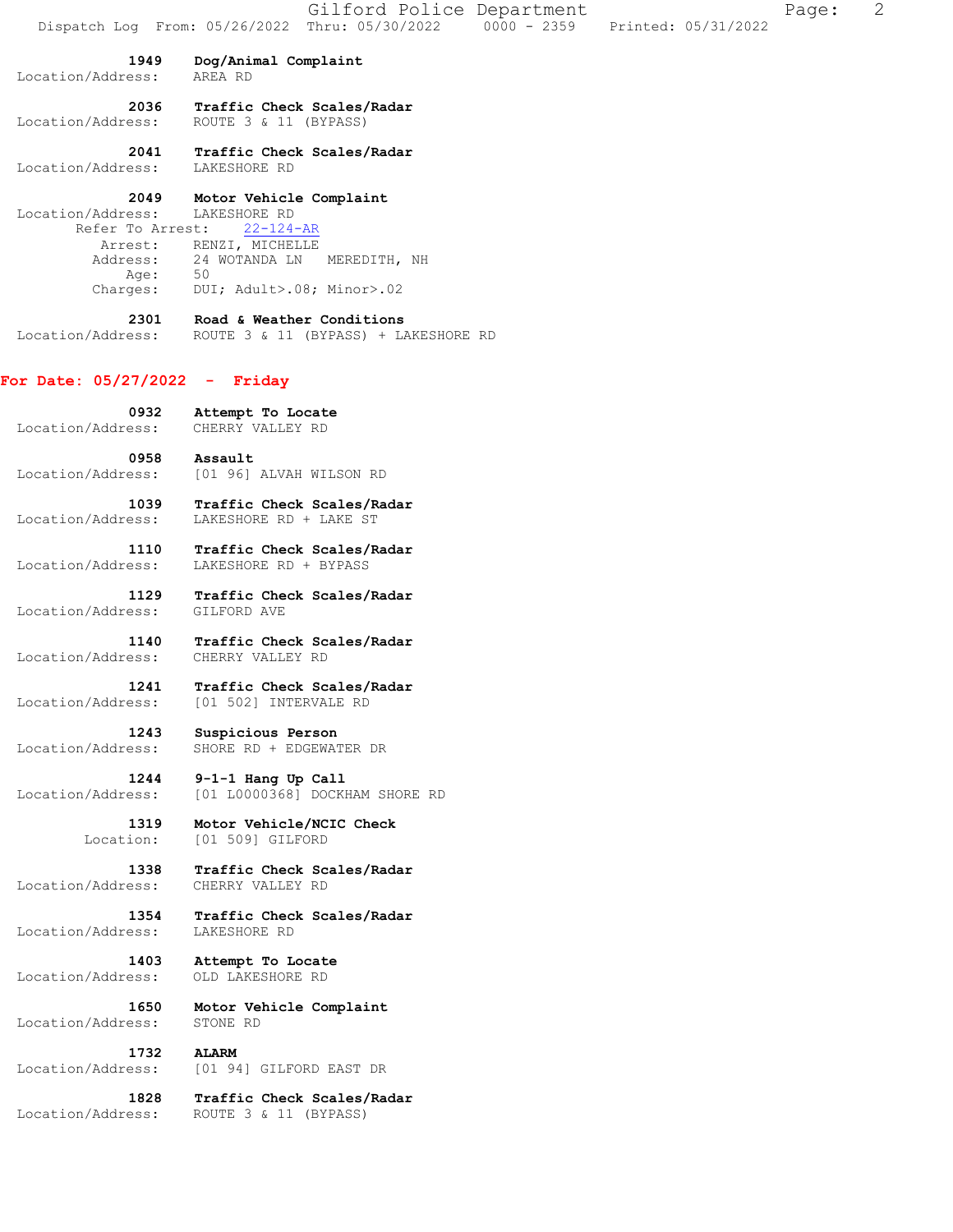| Dispatch Log From: 05/26/2022 Thru: 05/30/2022 0000 - 2359 |                                                                    | Gilford Police Department |  |  | Printed: 05/31/2022 | Page: | 3 |
|------------------------------------------------------------|--------------------------------------------------------------------|---------------------------|--|--|---------------------|-------|---|
| 1841<br>Location/Address:                                  | Traffic Check Scales/Radar<br>WATSON RD + OLD LAKESHORE RD         |                           |  |  |                     |       |   |
| 1857<br>Location/Address:                                  | Traffic Check Scales/Radar<br>GILFORD AVE + HOYT RD                |                           |  |  |                     |       |   |
| 1910<br>Location/Address:                                  | Traffic Check Scales/Radar<br>ROUTE 3 & 11 (BYPASS) + LAKESHORE RD |                           |  |  |                     |       |   |
| 1910<br>Location/Address:                                  | Traffic Check Scales/Radar<br>LAKESHORE RD + BLAISDELL AVE         |                           |  |  |                     |       |   |
| 1917<br>Location/Address:                                  | Town Ordinance<br>[01 97] LAKESHORE RD                             |                           |  |  |                     |       |   |
| 1918<br>Location/Address:                                  | Suspicious Person/Prowler<br>[01 510] LAKESHORE RD                 |                           |  |  |                     |       |   |
| 1921<br>Location/Address:<br>Refer To Citation:            | Traffic Check Scales/Radar<br>ROUTE 3 & 11 (BYPASS)<br>273610      |                           |  |  |                     |       |   |
| 1930<br>Location/Address:                                  | Escort<br>[01 161] LAKESHORE RD                                    |                           |  |  |                     |       |   |
| 1959<br>Location/Address:                                  | Traffic Check Scales/Radar<br>ROUTE 3 & 11 (BYPASS) + LAKESHORE RD |                           |  |  |                     |       |   |
| 2003<br>Location/Address:                                  | Traffic Check Scales/Radar<br>LAKESHORE RD + LISCOMB CIR           |                           |  |  |                     |       |   |
| 2012<br>Location/Address:                                  | Traffic Check Scales/Radar<br>LAKESHORE RD + SARGENT PL            |                           |  |  |                     |       |   |
| 2026<br>Location/Address:                                  | Traffic Check Scales/Radar<br>WEIRS RD + LILY POND RD              |                           |  |  |                     |       |   |
| 2135<br>Location/Address:                                  | Suspicious Person/Prowler<br>BRIARCLIFF RD                         |                           |  |  |                     |       |   |
| 2228<br>Location:                                          | Motor Vehicle/NCIC Check<br>[01 509] GILFORD                       |                           |  |  |                     |       |   |
| 2247<br>Location/Address:                                  | Suspicious Person/Prowler<br>HOUNSELL AVE                          |                           |  |  |                     |       |   |
| 2248<br>Location/Address:                                  | Check Suspicious Vehicle<br>[01 551] LAKESHORE RD                  |                           |  |  |                     |       |   |
| 2254<br>Location:                                          | Motor Vehicle/NCIC Check<br>[01 509] GILFORD                       |                           |  |  |                     |       |   |
| 2259<br>Location/Address:                                  | Traffic Check Scales/Radar<br>[01 446] LAKESHORE RD                |                           |  |  |                     |       |   |
| 2313<br>Vicinity of:                                       | Traffic Check Scales/Radar<br>CHERRY VALLEY RD                     |                           |  |  |                     |       |   |
| 2314<br>Location/Address:                                  | Traffic Check Scales/Radar<br>[02] UNION AVE                       |                           |  |  |                     |       |   |
| 2325<br>Location/Address:                                  | Traffic Check Scales/Radar<br>[02] UNION AVE                       |                           |  |  |                     |       |   |
| 2333<br>Location/Address:                                  | Check Suspicious Vehicle<br>[01 378] COUNTRY CLUB RD               |                           |  |  |                     |       |   |
| 2335<br>Location/Address:                                  | <b>ALARM</b><br>[01 67] LAKESHORE RD                               |                           |  |  |                     |       |   |
| 2343                                                       | Traffic Check Scales/Radar                                         |                           |  |  |                     |       |   |
|                                                            |                                                                    |                           |  |  |                     |       |   |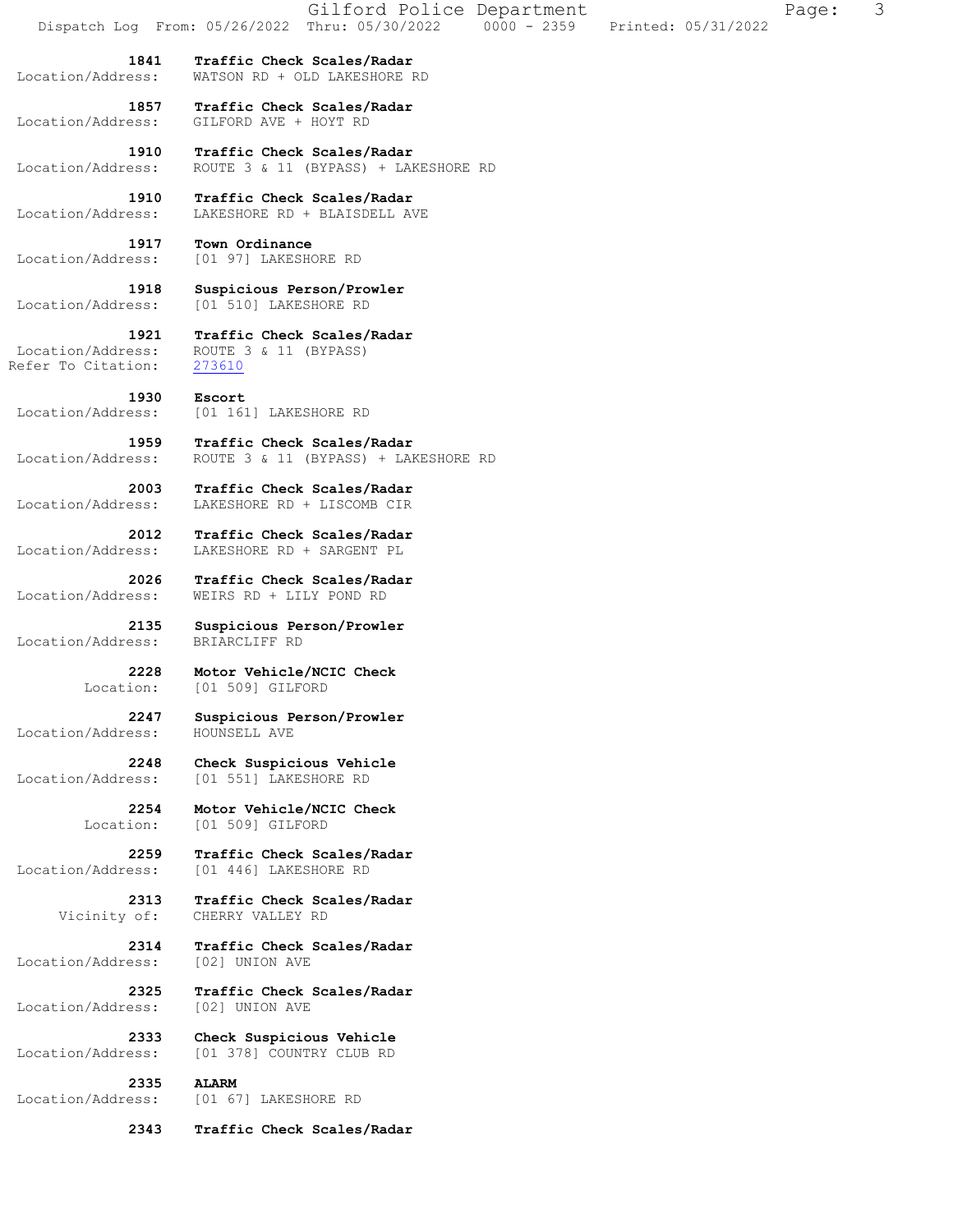Gilford Police Department Fage: 4 Dispatch Log From:  $05/26/2022$  Thru:  $05/30/2022$   $0000 - 2359$  Printed:  $05/31/2022$ 

Vicinity of: [01 90] CHERRY VALLEY RD

## **For Date: 05/28/2022 - Saturday**

| Location/Address: | 0009 Traffic Check Scales/Radar<br>LAKESHORE RD |
|-------------------|-------------------------------------------------|
| 0032              | Traffic Check Scales/Radar                      |
| Location/Address: | LAKESHORE RD + LISCOMB CIR                      |
| 0207              | Town Ordinance                                  |
| Location/Address: | [01 355] DOCK RD                                |
| 0511              | Fire Department Enroute                         |
| Location/Address: | [01 261] LAKESHORE RD                           |
| 0954              | Assist Motorist                                 |
| Location/Address: | ROUTE 3 & 11 (BYPASS)                           |
| 1048              | Motor Vehicle Lockout                           |
| Location/Address: | [01 740] LAKESHORE RD                           |
| 1103              | See Complainant                                 |
| Location/Address: | WESLEY WAY                                      |
| 1117              | Fire Department Enroute                         |
| Location/Address: | CAREY RD                                        |
| 1305              | Traffic Check Scales/Radar                      |
| Location/Address: | CHERRY VALLEY RD                                |
| 1659              | Ambulance Needed/Enroute                        |
| Location/Address: | ROWE FARM RD                                    |
| 1710              | Larceny                                         |
| Location/Address: | OLD LAKESHORE RD                                |
| 1738              | Harassment                                      |
| Location/Address: | SARGENT PL                                      |
| 1806 -            | Fire Department Enroute                         |
| Location/Address: | SCENIC DR                                       |
| 1932 - 1          | Ambulance Needed/Enroute                        |
| Location/Address: | OLD LAKESHORE RD                                |
| 1942              | Report Existing Conditions                      |
| Vicinity of:      | LIBERTY HILL RD                                 |
| 2029              | Domestic/Disturbance                            |
| Location/Address: | CUMBERLAND RD                                   |
| 2059              | Traffic Check Scales/Radar                      |
| Location/Address: | LAKESHORE RD + AIRPORT RD                       |
| 2111              | Traffic Check Scales/Radar                      |
| Location/Address: | GILFORD AVE + STONE RD                          |
| 2116              | Motor Vehicle Accident                          |
| Vicinity of:      | [01 446] LAKESHORE RD                           |
| 2137              | Traffic Check Scales/Radar                      |
| Location/Address: | LAKESHORE RD + OLD LAKESHORE RD                 |
| 2142              | Traffic Check Scales/Radar                      |

 Location/Address: LAKESHORE RD  **2203 Motor Vehicle/NCIC Check** 

Location: [01 509] GILFORD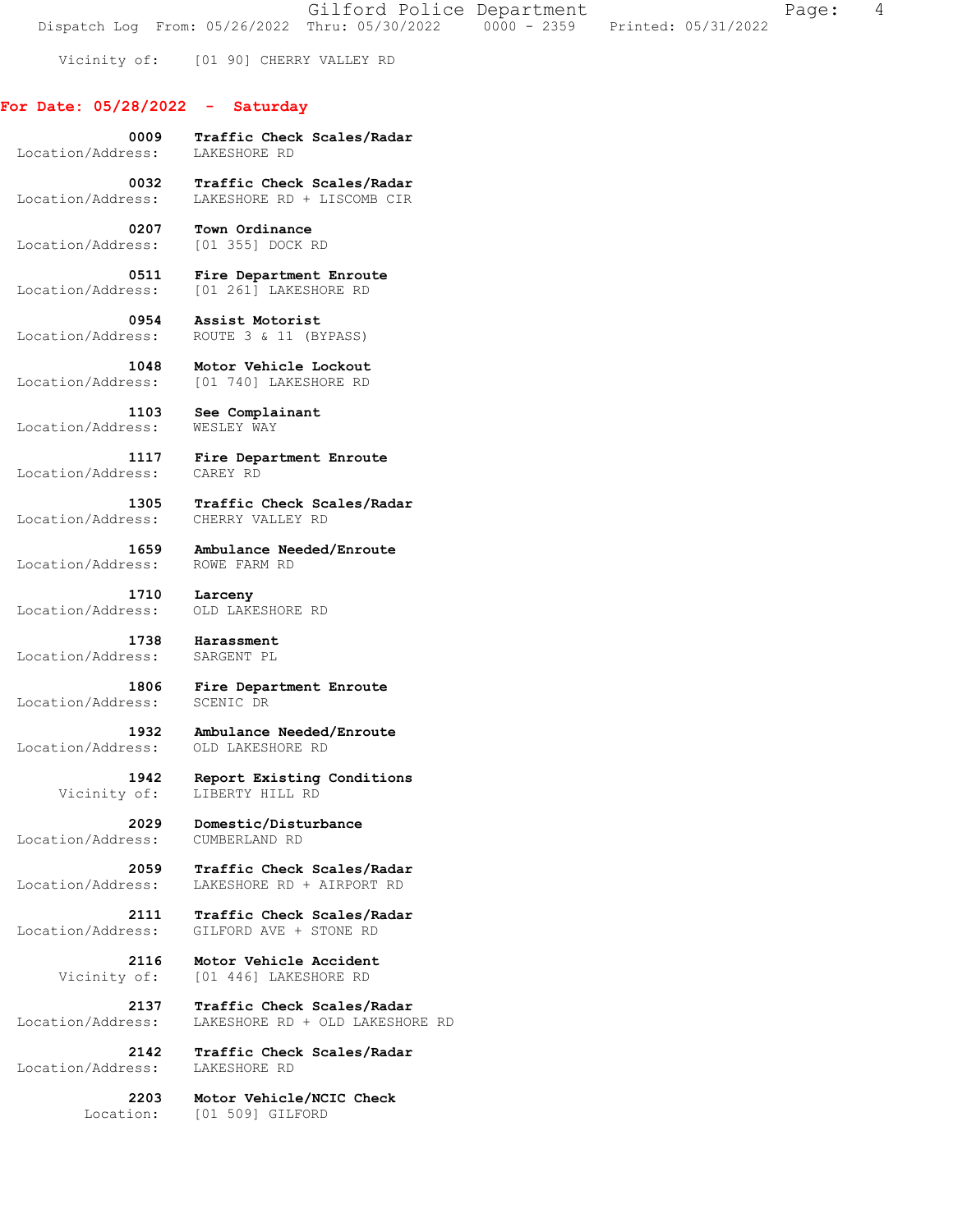|                                 | 5<br>Gilford Police Department<br>Page:<br>Dispatch Log From: 05/26/2022 Thru: 05/30/2022 0000 - 2359<br>Printed: 05/31/2022 |
|---------------------------------|------------------------------------------------------------------------------------------------------------------------------|
| 2203                            | Traffic Check Scales/Radar                                                                                                   |
| Location/Address:               | ROUTE 3 & 11 (BYPASS) + MORRILL ST                                                                                           |
| 2220                            | Traffic Check Scales/Radar                                                                                                   |
| Location/Address:               | LILY POND RD + RECYCLE WAY                                                                                                   |
| 2231                            | In Pursuit                                                                                                                   |
| Location/Address:               | LAKESHORE RD + ROUTE 3 & 11 (BYPASS)                                                                                         |
| 2305                            | Traffic Check Scales/Radar                                                                                                   |
| Location/Address:               | LAKESHORE RD + LISCOMB CIR                                                                                                   |
| For Date: $05/29/2022 -$ Sunday |                                                                                                                              |
| 0121                            | <b>ALARM</b>                                                                                                                 |
| Location/Address:               | [01 67] LAKESHORE RD                                                                                                         |
| 0143                            | Check Suspicious Vehicle                                                                                                     |
| Location/Address:               | [01 325] OLD LAKESHORE RD                                                                                                    |
| 0430                            | Ambulance Needed/Enroute                                                                                                     |
| Location/Address:               | SARGENT PL                                                                                                                   |
| 0558                            | Suspicious Person/Prowler                                                                                                    |
| Location/Address:               | BELKNAP MOUNTAIN RD                                                                                                          |
| 0741                            | Ambulance Needed/Enroute                                                                                                     |
| Location/Address:               | GUNSTOCK HILL RD                                                                                                             |
| 1000                            | Criminal Mischief                                                                                                            |
| Location/Address:               | [01 369] BELKNAP MOUNTAIN RD                                                                                                 |
| 1103                            | Traffic Check Scales/Radar                                                                                                   |
| Location/Address:               | LILY POND RD                                                                                                                 |
| Refer To Citation:              | 269464                                                                                                                       |
| Refer To Citation:              | 269465                                                                                                                       |
| 1103                            | Report Existing Conditions                                                                                                   |
| Location/Address:               | [01 300] CHERRY VALLEY RD                                                                                                    |
| 1142                            | Service of Paperwork                                                                                                         |
| Location/Address:               | HICKORY STICK LN                                                                                                             |
| 1301                            | Traffic Check Scales/Radar                                                                                                   |
| Location/Address:               | LAKESHORE RD                                                                                                                 |
|                                 |                                                                                                                              |
| 1324                            | Ambulance Needed/Enroute                                                                                                     |
| Location/Address:               | [01 245] SCENIC DR                                                                                                           |
| 1352                            | <b>ALARM</b>                                                                                                                 |
| Location/Address:               | [01 679] STONE RD                                                                                                            |
| 1405                            | Assist Motorist                                                                                                              |
| Location/Address:               | [01 604] ROUTE 3 & 11 (BYPASS)                                                                                               |
| 1412                            | Traffic Check Scales/Radar                                                                                                   |
| Location/Address:               | LAKESHORE RD                                                                                                                 |
| 1414                            | Juvenile                                                                                                                     |
| Location/Address:               | [01 276] OLD LAKESHORE RD                                                                                                    |
| 1436                            | Dog/Animal Complaint                                                                                                         |
| Location/Address:               | [01 208] LAKESHORE RD                                                                                                        |
| 1507                            | Harassment                                                                                                                   |
| Location/Address:               | OLD LAKESHORE RD                                                                                                             |
| 1507                            | Arrest Log Information                                                                                                       |
| Location/Address:               | [01 300] CHERRY VALLEY RD                                                                                                    |

Refer To Arrest: 22-125-AR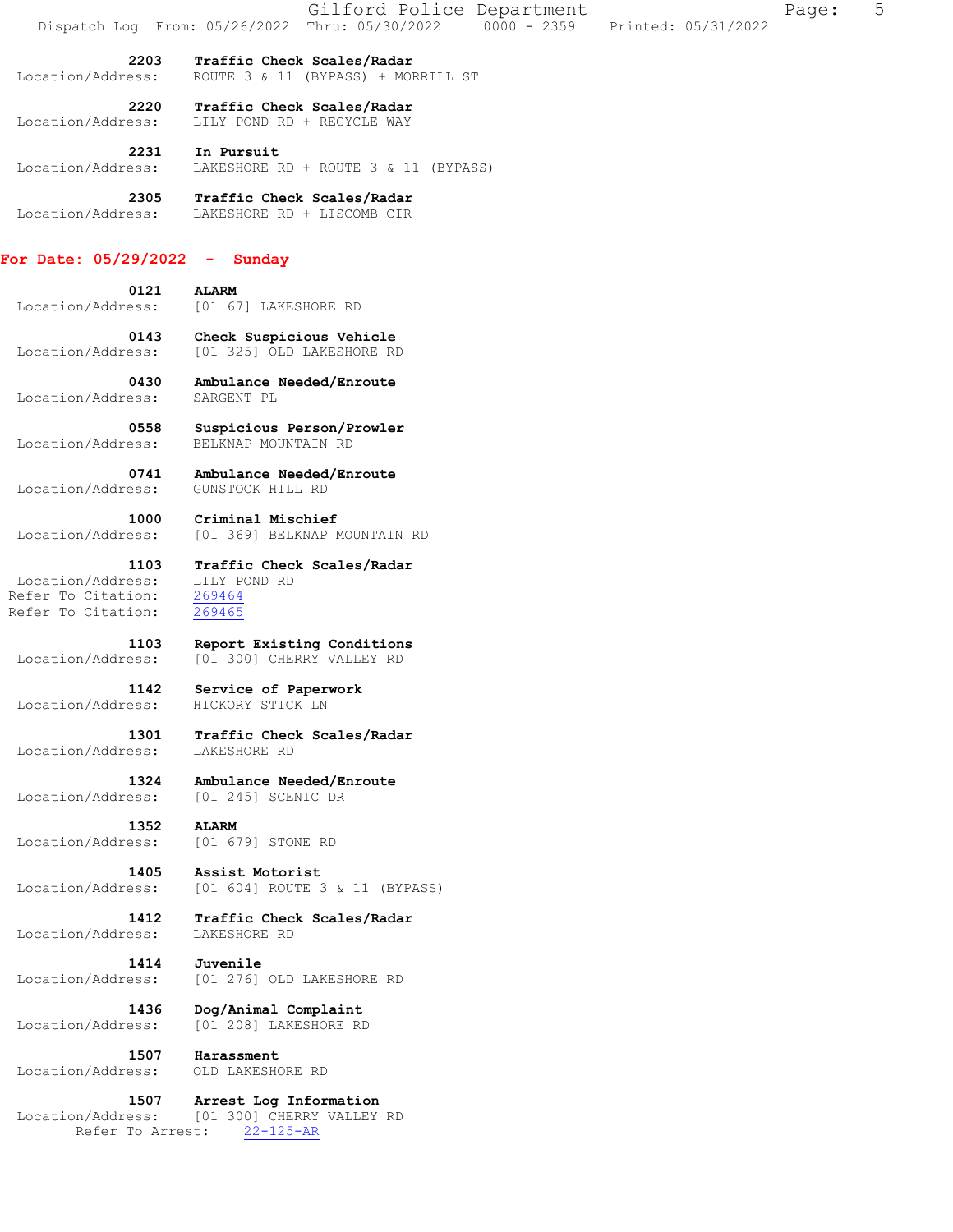Gilford Police Department The Page: 6 Dispatch Log From: 05/26/2022 Thru: 05/30/2022 0000 - 2359 Printed: 05/31/2022 Arrest: SMOTRILLA, FAITH MARIE<br>Address: 957 LACONIA RD TILTO 957 LACONIA RD TILTON, NH Age: 20 Charges: Criminal Trespass Recv Stolen Prop; \$0-\$1000 Recv Stolen Prop; \$0-\$1000 Refer To Arrest: 22-126-AR Arrest: BLAKNEY, KEVIN T<br>Address: 957 LACONIA RD 957 LACONIA RD TILTON, NH Age: 24 Charges: Criminal Trespass Recv Stolen Prop; \$0-\$1000 Recv Stolen Prop; \$0-\$1000  **1516 Traffic Check Scales/Radar**  Location/Address: CHERRY VALLEY RD + SCHOOLHOUSE HILL RD  **1626 Fire Department Enroute**  Location/Address: [01 119] CHERRY VALLEY RD  **1630 Untimely Death A,D,N,S**  Location/Address: AREA RD  **1728 Motor Vehicle Accident**  Location/Address: [01 157] LAKESHORE RD  **1736 Suspicious Person/Prowler**  Location/Address:  **1817 Suspicious Person/Prowler**  Location/Address: MEADOWBROOK LN  **1832 Traffic Check Scales/Radar**  Location/Address: [01 261] LAKESHORE RD  **1836 Suspicious Person/Prowler**  Vicinity of: LAKESHORE RD + GLENDALE PL  **1838 In Pursuit**  Location/Address: [01 501] WEIRS RD  **1847 Motor Vehicle Accident**  Vicinity of: [01 510] LAKESHORE RD  **1914 Traffic Check Scales/Radar**  Location/Address: ROUTE 3 & 11 (BYPASS)  **1921 Mental Person**  Location/Address: AREA RD Refer To P/C: 22-127-AR P/C: FRENCH, STACI S Address: 7 AREA RD GILFORD, NH<br>Age: 34 Age: Charges: Involuntary Emergency Admission (IEA) **For Date: 05/30/2022 - Monday 0004 Suspicious Person/Prowler**  Vicinity of: [01 446] LAKESHORE RD  **0421 Check Suspicious Vehicle**  Location/Address: [01 514] STONE RD  **0433 Check Suspicious Vehicle**  Location/Address:  **0842 Traffic Check Scales/Radar**  Location/Address: INTERVALE RD

 **0851 Traffic Check Scales/Radar**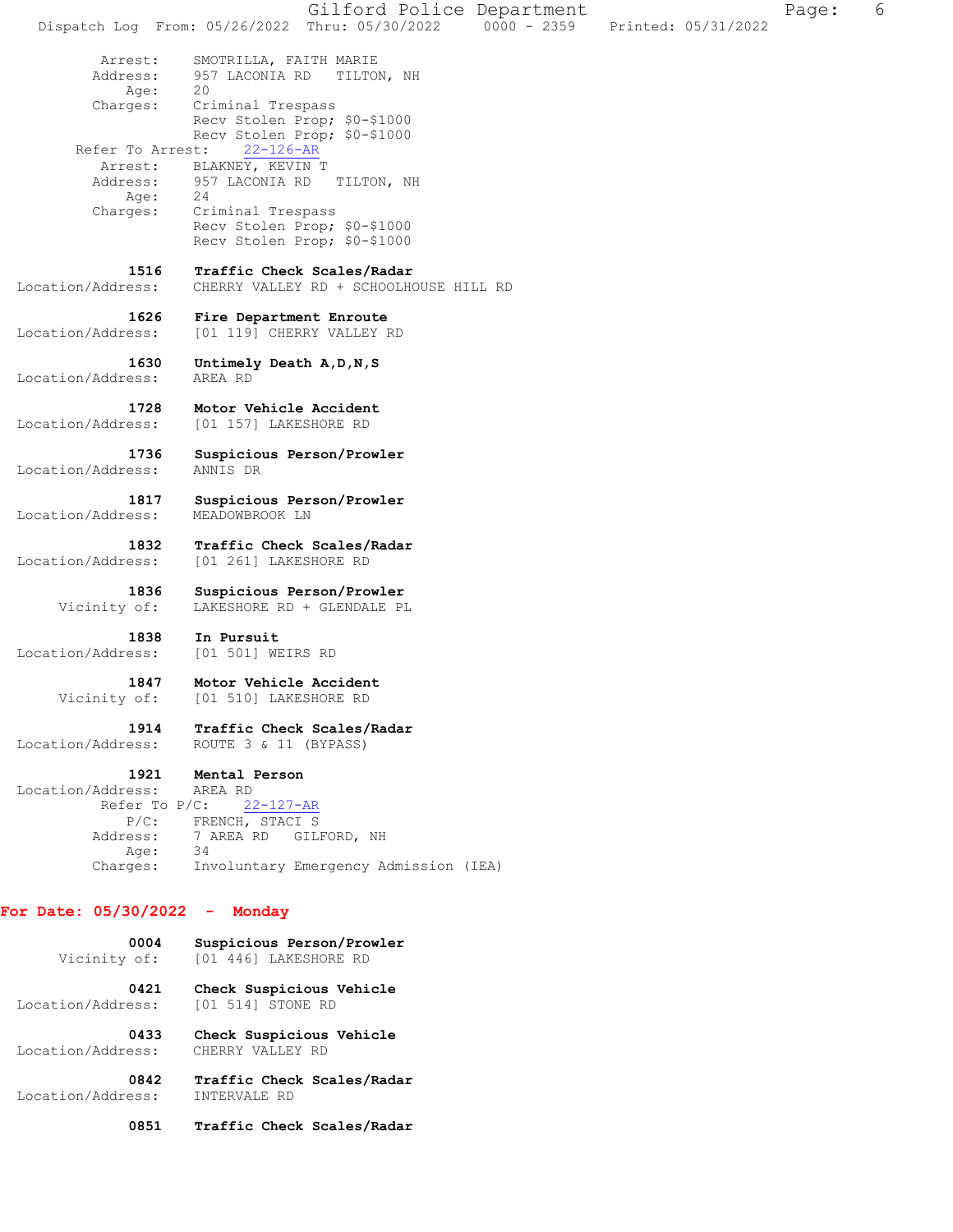Gilford Police Department Fage: 7 Dispatch Log From: 05/26/2022 Thru: 05/30/2022 0000 - 2359 Printed: 05/31/2022 Location/Address: INTERVALE RD  **0859 Traffic Check Scales/Radar**  Location/Address: INTERVALE RD  **0906 Traffic Check Scales/Radar**  Location/Address:  **0913 Traffic Check Scales/Radar**  Location/Address: [01 446] LAKESHORE RD  **1032 Traffic Check Scales/Radar**  Location/Address: LAKESHORE RD  **1111 Traffic Check Scales/Radar**  Location/Address: ROUTE 3 & 11 (BYPASS)  **1151 Ambulance Needed/Enroute**  Location/Address: TOWER LN  **1210 Fire Department Enroute**  Location/Address: [01 347] MEADOWBROOK LN  **1304 Motor Vehicle Accident**  Location/Address: [01 781] DOCKHAM SHORE RD  **1334 Civil Matter**  Location/Address: AREA RD  **1421 Traffic Check Scales/Radar**  Location/Address: INTERVALE RD  **1442 Assist Motorist**  Location/Address: CHERRY VALLEY RD  **1448 Traffic Check Scales/Radar**  Location/Address: [01 604] ROUTE 3 & 11 (BYPASS)<br>Refer To Citation: 273605 Refer To Citation:  **1449 Motor Vehicle/NCIC Check**  Location: [01 509] GILFORD  **1558 Criminal Mischief**  Location/Address: [01 109] LAKESHORE RD  **1615 Motor Vehicle Complaint**  Location/Address: LAKESHORE RD  **1711 Abandoned Vehicle**  Location/Address: [01 355] DOCK RD  **1714 Fire Department Enroute**  Location/Address:  **1720 Motor Vehicle Complaint**  Location/Address: LAKESHORE RD + ROUTE 3 & 11 (BYPASS)  **1819 Motor Vehicle Accident**  Vicinity of: CHERRY VALLEY RD  **1833 Abandoned Vehicle**  Location/Address: [01 118] CHERRY VALLEY RD  **1846 Ambulance Needed/Enroute**  Location/Address: OLD LAKESHORE RD  **1854 Traffic Check Scales/Radar**  Location/Address: ROUTE 3 & 11 (BYPASS) + LAKESHORE RD  **1904 Traffic Check Scales/Radar**  Location/Address: [01 97] LAKESHORE RD